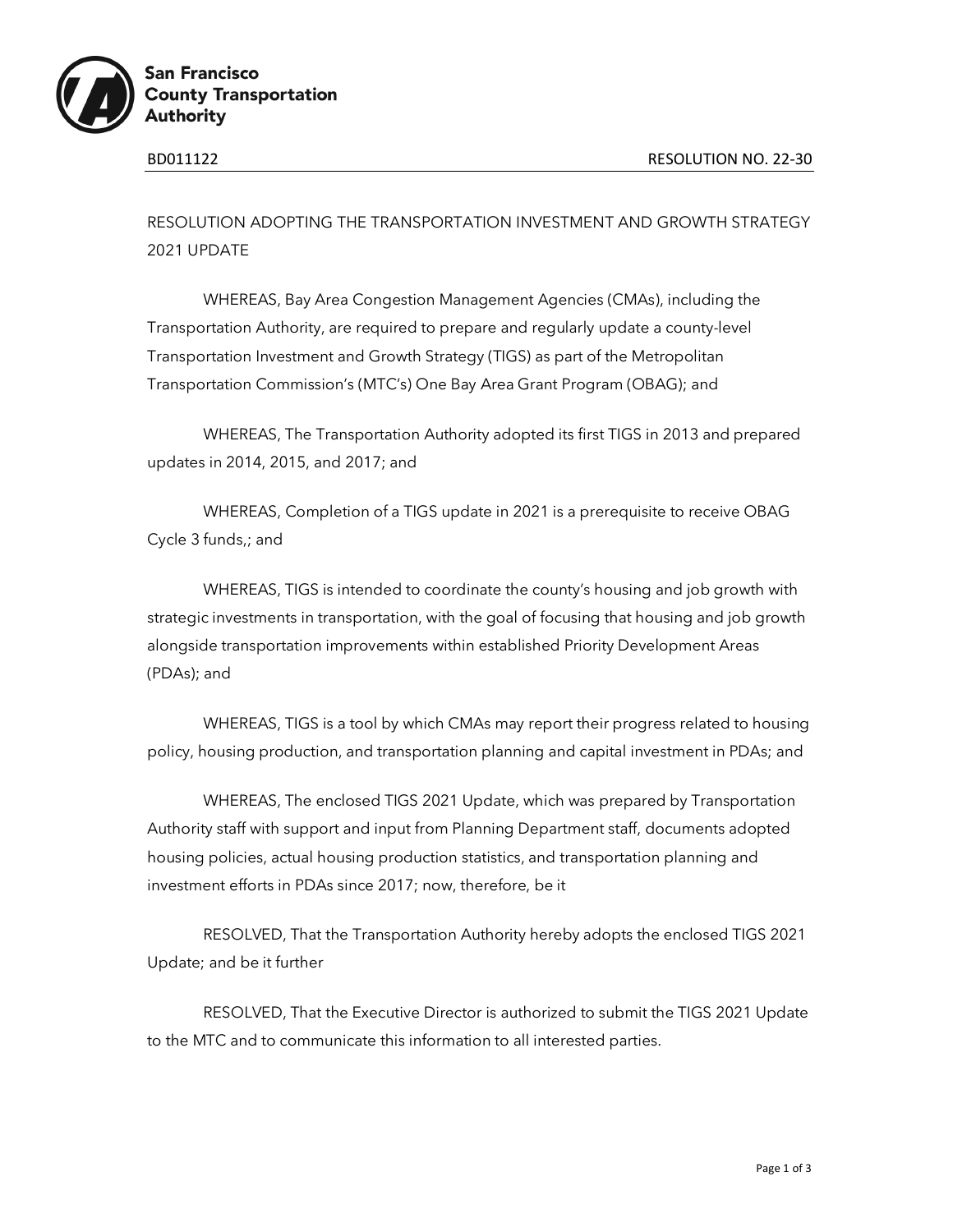

BD011122 RESOLUTION NO. 22-30

Enclosure: Transportation Investment & Growth Strategy, 2021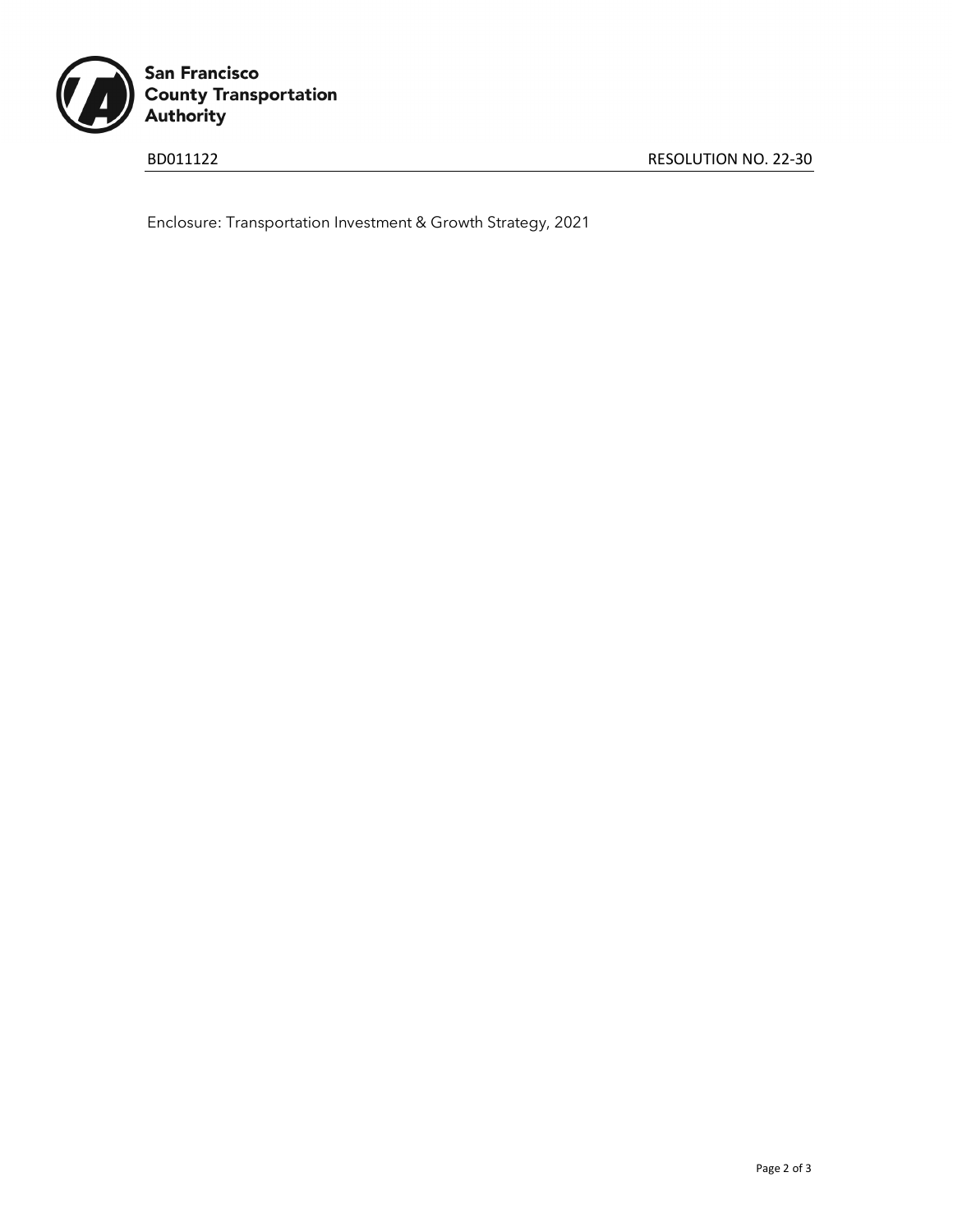

1455 Market Street, 22ND Floor, San Francisco, California 94103 415-522-4800 info@sfcta.org www.sfcta.org

# Memorandum

#### AGENDA ITEM 8

- DATE: January 5, 2021
- TO: Transportation Authority Board
- FROM: Rachel Hiatt Acting Deputy Director for Planning
- SUBJECT: 01/11/22 Board Meeting: Approve the San Francisco Transportation Investment and Growth Strategy 2021 Update

### BACKGROUND

All Congestion Management Agencies (CMAs), including the Transportation Authority, are required to prepare and update a Transportation Investment and Growth Strategy (TIGS) as part of the Metropolitan Transportation Commission (MTC)'s One Bay Area Grant (OBAG) Program.

The OBAG Program seeks to integrate land use and transportation planning activities to reduce automobile travel and greenhouse gas emissions as required under Senate Bill 375. The Transportation Authority is responsible for administration of these funds to support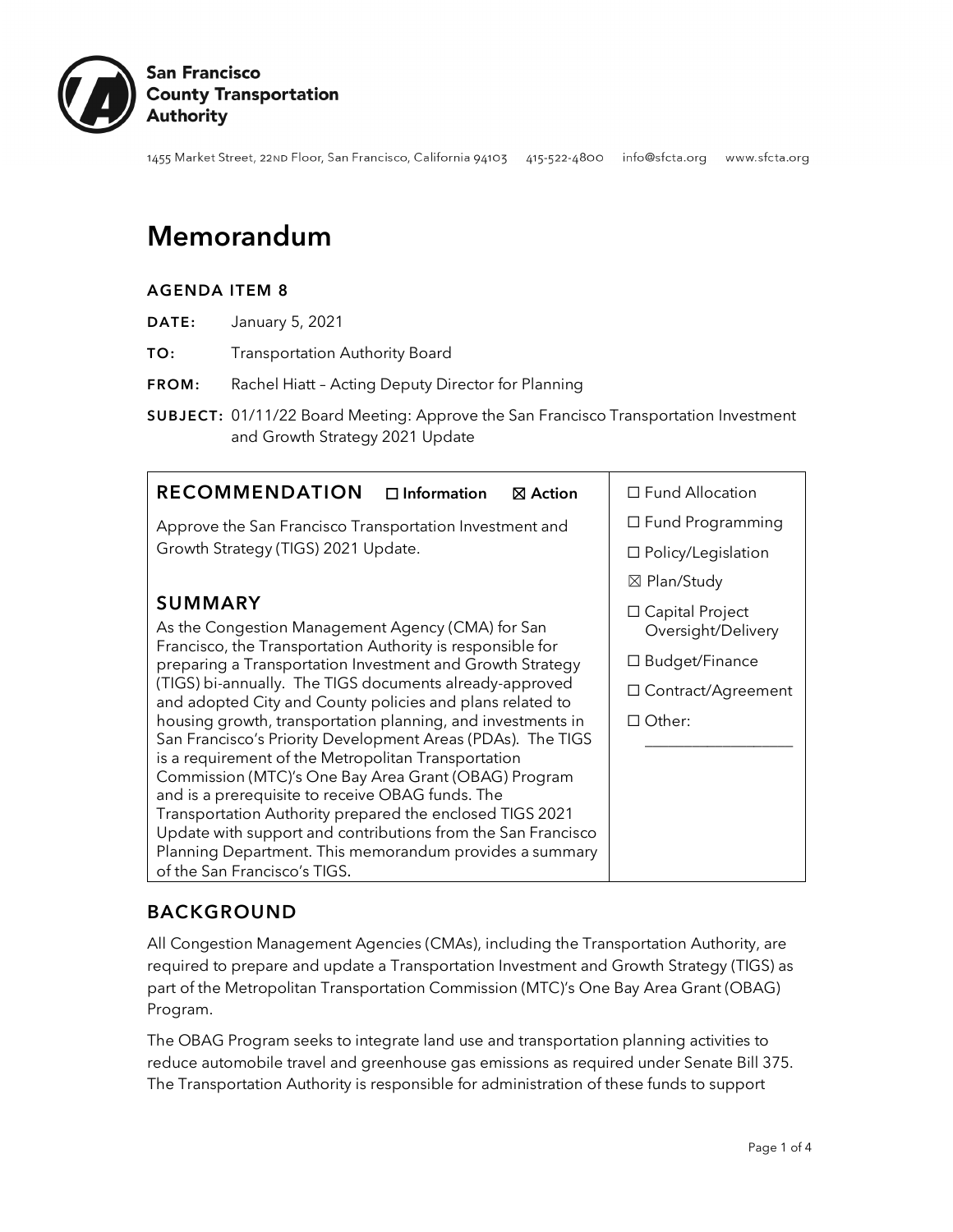

Agenda Item 8 Page 2 of 4

eligible projects that serve Priority Development Areas (PDAs), areas that local jurisdictions have identified for infill transit-oriented growth.

The OBAG 2 policy and project selection framework, MTC Resolution No. 4202, requires CMAs to develop a TIGS that describes transportation investments to support its PDAs. The TIGS must be updated every four years in parallel with updates to Plan Bay Area, with interim status reports provided two years after each update. The TIGS are intended to strengthen the alignment of transportation investments and local planning in each county.

Conformance with the TIGS is a requirement for the receipt of OBAG funding. The first TIGS was adopted in July 2013 and documented the coordination of the San Francisco's housing and job growth, particularly the growth within Priority Development Areas (PDAs), with strategic investments in transportation. San Francisco's second TIGS was adopted in May 2017. In 2019, MTC waived the requirement for CMAs to develop an interim progress report, as MTC staff satisfied the requirement through the PDA and OBAG Assessment Project, which it led.

*TIGS Elements*. The TIGS has several required elements, including:

- Summary of San Francisco PDAs;
- Housing Policies and Housing Production;
- Transportation Planning to support PDAs; and
- Summary of OBAG Fund Programming.

The TIGS 2021 Update closes the OBAG 2 cycle and will help shape OBAG 3 by identifying the existing, already-approved housing and transportation plans and policies that that guide housing production and transportation investment in San Francisco's PDAs.

#### **DISCUSSION**

The TIGS 2021 Update summarizes housing production data for the years since the last TIGS was adopted, and documents recent policy developments related to housing production and relevant transportation investments. Key updates are summarized in the sections below.

Chapter 2, Overview of Priority Development Areas, introduces San Francisco's PDAs, Priority Conservation Areas (PCAs), and Priority Production Areas (PPAs) and identifies recently-approved land use plans and major development projects within those areas. Prior to 2019, San Francisco had twelve PDAs, predominantly located along the eastern portion of the city, which collectively made up 25% of San Francisco's land area and had the capacity to absorb approximately 80% of the forecast housing growth and 60% of the forecast job growth for San Francisco as a part of the Plan Bay Area process.

In May 2019, the MTC and Executive Board adopted a new PPA pilot program, which promotes middle-wage jobs and supports the region's industrial economy. In December 2019, the Board of Supervisors (BoS)expanded the coverage of PDAs to make other parts of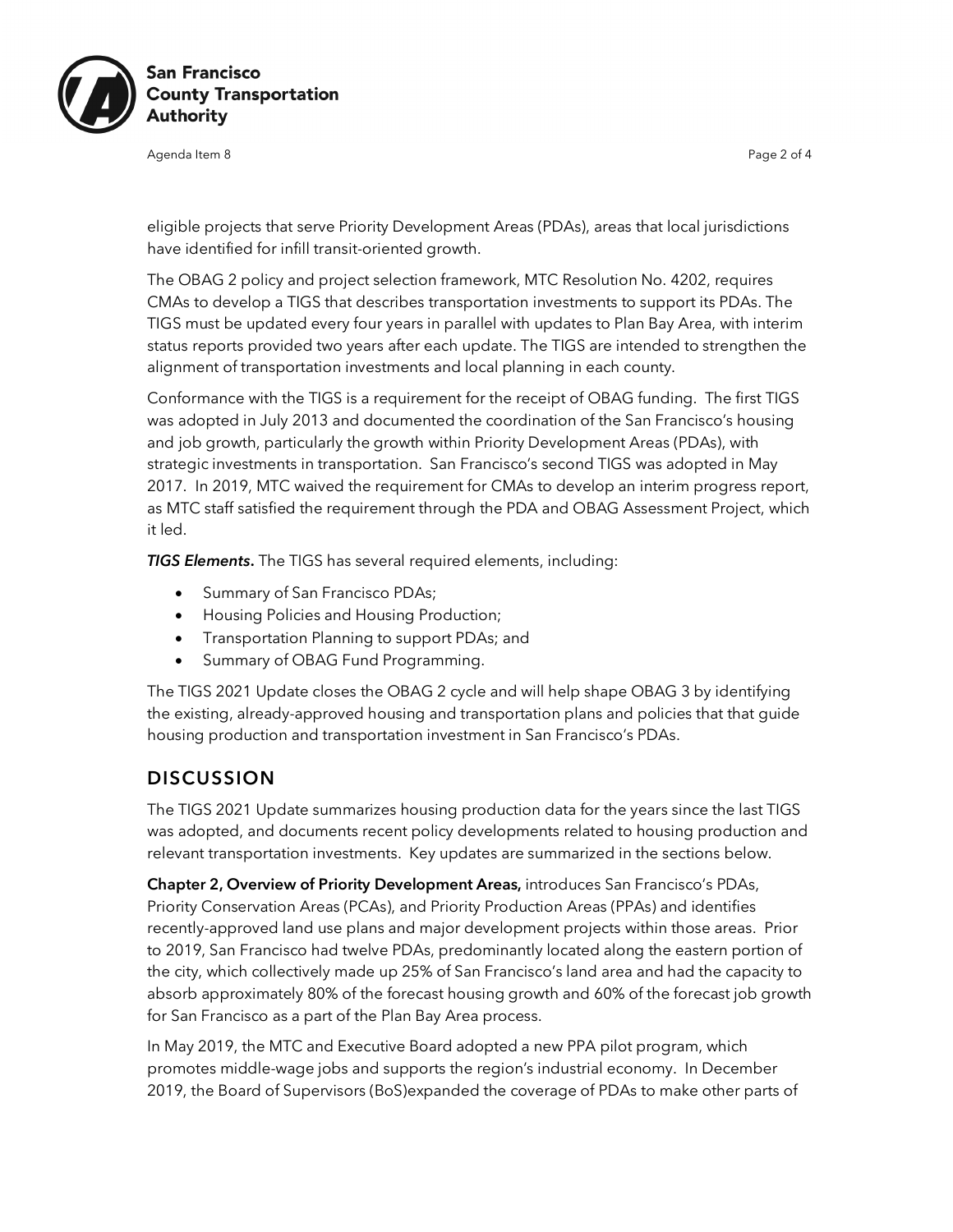

Agenda Item 8 Page 3 of 4

San Francisco eligible for regional funding and ensure more of the region's areas well-served by transit and with high access to opportunity are included in the PDA framework. Additionally, the BoS added eight new PCAs and one PPA. Fifteen PDAs have been adopted by San Francisco in total.

Chapter 3, Housing Production Trends, documents San Francisco's housing production over the last five years (Housing Permits by PDA and Income Level, and Affordable Housing Pipeline) and describes land use plans adopted since 2017.

For most forecasting activities, the Transportation Authority is required to use regionally adopted projections of future Bay Area land use growth. In 2021, ABAG adopted its most recent regional land use forecast as part of Plan Bay Area 2050, which indicates that San Francisco will absorb over 213,000 additional households between 2015 and 2050, bringing the number of households to 578,000. Employment in San Francisco is projected to increase by 236,000 jobs between 2015 and 2050, bringing the total to more than 918,000 jobs located in the city.

Between 2014 and 2019, San Francisco issued housing permits for over 24,000 housing units at all income levels, 98% of which are located in PDAs. An additional 6,000+ units make up the San Francisco Public Affordable Housing Pipeline. The greatest number new market rate (plus inclusionary) housing units are located in both the Eastern Neighborhoods and Downtown/Van Ness/Northeast Neighborhoods, followed by Transbay/Rincon Hill and Market Octavia. The Public Affordable Housing Pipeline shows most projects located in Bayview/Southeast Neighborhoods and Downtown/Van Ness/Northeast Neighborhoods, followed by the Eastern Neighborhoods.

Chapter 4, Transportation Plans to Support PDAs, describes recently completed and currently underway transportation planning efforts that support PDAs. Overarching these transportation planning efforts is the Transportation Authority's current update to the San Francisco Transportation Plan (SFTP) as the investment and policy blueprint for San Francisco's transportation system development and investments.

Chapter 5, Transportation Funding for PDAs, documents San Francisco's programming of OBAG funds. The OBAG 1 San Francisco County Program, covering Fiscal Years 2012/13 - 2016/17, provided \$35 million for nine competitively selected projects. OBAG 2, covering Fiscal Years 2017/18 to 2021/22, has provided \$42.2 million for seven projects focusing on complete streets, bicycle and pedestrian safety, and public transit improvements.

Next Steps. MTC asks CMAs to submit TIGs, with approval from the Transportation Authority Board, by January 30, 2022, to maintain eligibility for OBAG 3 funds.

### FINANCIAL IMPACT

The recommended action would not have an impact on the adopted Fiscal Year 2021/22 budget.